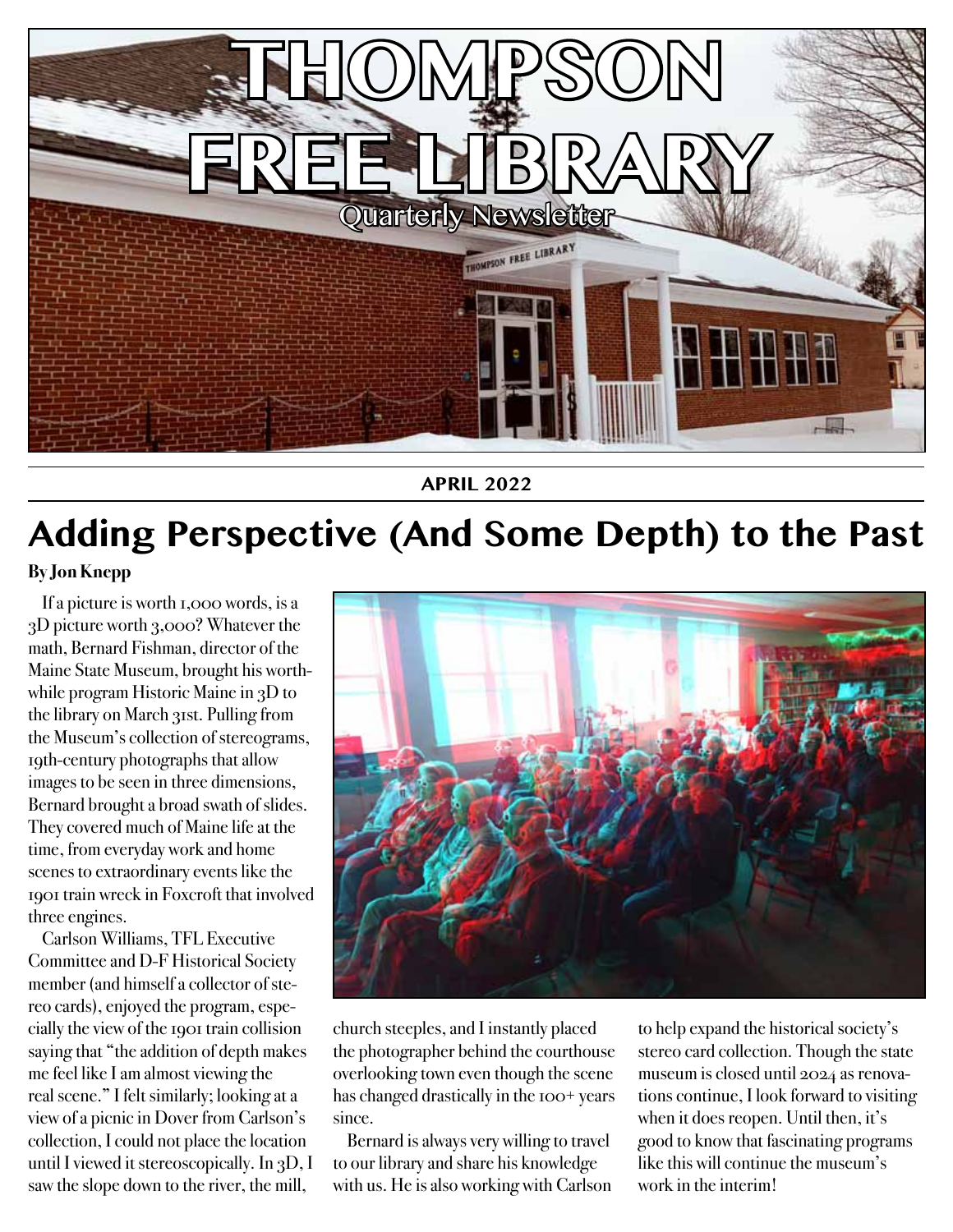## **NOW IN 3D!**



*These lovely stereoscopes and their viewer, on loan from the Dover-Foxcroft Historical Society and Carlson Williams, provided another way to look at our town and get people excited for our Historic Maine in 3D event and the 100th anniversary of the Dover-Foxcroft union!*

## **A Quilt with a Cause**



We sold a good chunk of raffle tickets when the Pine Tree Hospice Quilt was displayed at TFL. Patrons and visitors admired this beautiful heirloom, queen size quilt that was handmade by two fabulous Pine Tree Hospice volunteers who create a work of art each year for PTH to sell. Community members always look forward to supporting this incredible area resource--and hopefully winning a wonderful quilt! *–Kim Brawn*



**By Kim Brawn PerSAUNAfication**

In the throes of a dark, often bitterly cold, Maine winter the idea of sitting in a steamy Scandinavian sauna might seem like a dream come true. Well, a small but enthusiastic group braved the elements to listen to writer/photographer Garrett Conover talk about his book *Sauna Magic* and fire up their imaginations.

Images from TV and movies may be our first exposure to saunas, defined as Finnish steam baths in which steam is provided by water thrown on hot stones. Saunas are diverse in traditions, rituals, and types, giving great fodder for questions and discussions on that late January evening at the library.

"I was surprised to learn how much of a resurgence saunas are having right now. There's a groundswell of interest," said Jon Knepp, TFL's director. "I always thought of saunas as a solitary experience—peace and quiet. But in learning more from Garrett, they are a communal experience, meant to bring people together."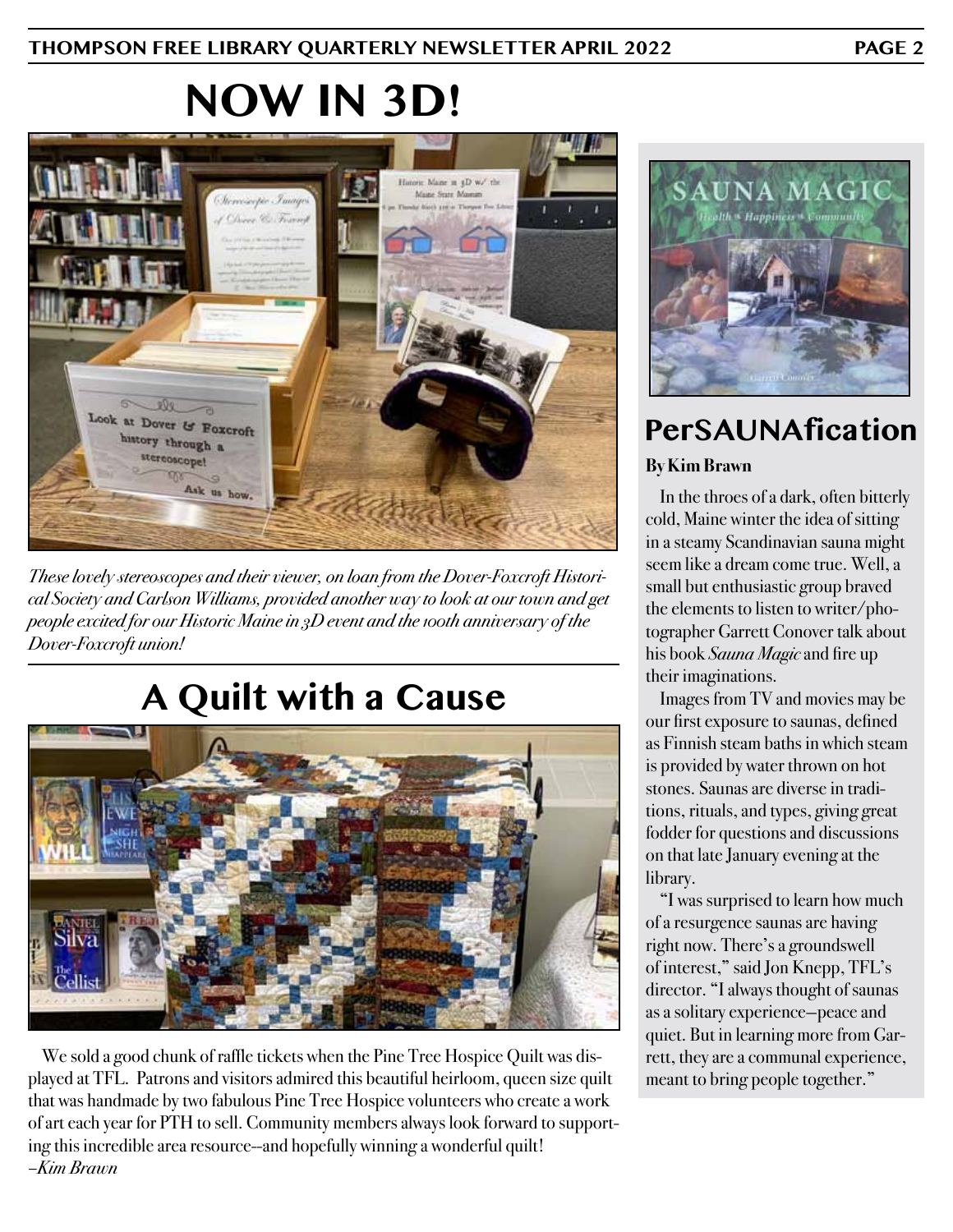# **Mulch Madness!**

#### **By Kim Brawn**

Mulching might not come to mind as a "get your motor running" topic but turns out it led to an interesting and useful discussion during "Tips and Tricks for Garden Chores" on March 24 at TFL. It was the first in a series of free workshops from Piscataquis Regional Food Center and University of Maine Cooperative Extension, Piscataquis County.

Laurie Bowen, from UMaine Cooperative Extension, shared her gardening tips with an audience of fifteen gathered at the library, while others watched online via Facebook Live. She offered various ways to alter garden tools using easy-to-find materials and sang the praises of her favorite garden tool, the 5-gallon bucket. Laurie also came armed with plenty of great handouts, including one involving tractor yoga! Attendees asked questions, shared gardening frustrations, and gave their own special tips.

These free workshops expand the reach of the popular "Garden in a Box" program, which is limited to 18 participants. Kazia Knepp, PRFC's Community Food Services Coordinator, says that "the workshops are meant to encourage the general public to start a garden, even if it's a small container garden. We want to spread all our resources and know-how to a larger audience."

TFL director Jon Knepp (Kazia's husband) is eager to put the tips and tricks he picked up to good use as last year's family garden was a disappointment due to differences in growing seasons in Maine and their native Pennsylvania.

Jon was happy to reach even more people with the live stream, "It went really well. We've had people watching it days later. I'm excited about the potential for hybrid programs and how they'll allow us to bring in a wider audience."

Missed the event? Watch it here: http://bit.ly/TFLyoutube

(Next up: "Small Space Gardening" on Thursday, April 28 at 6 p.m. at TFL.)



*Laurie Bowen, UMaine Cooperative Extension, had lots of garden tips & tricks up her sleeve!*



## **Educated**

#### **By Kim Brawn**

Parents are always looking for tools to add to their children's educational toolbox. With that in mind, youth services librarian Michelle Fagan created TFL's new literacy boxes. They can help kids gain knowledge about letters, reading, and numbers. They can be used independently or with the help of an adult or older sibling.

"We have six boxes so far and they help teach addition, counting, letter tracing, early reading and rhyming, letter recognition, and animal matching. Each box has a set of instructions, but families can kindly use them as they see fit in our children's area," says Michelle. "The goal of the boxes is to help children learn the early basics of reading and math in fun ways. They use fine motor skills, writing skills, practice counting, identifying letters and numbers, and much more."

Michelle studied early childhood education and development in college. "These are things that I used in the classroom before I worked in libraries. I also read books and follow a lot of home school and Montessori classroom blogs and social media. I continue my education because I can use those skills here at TFL."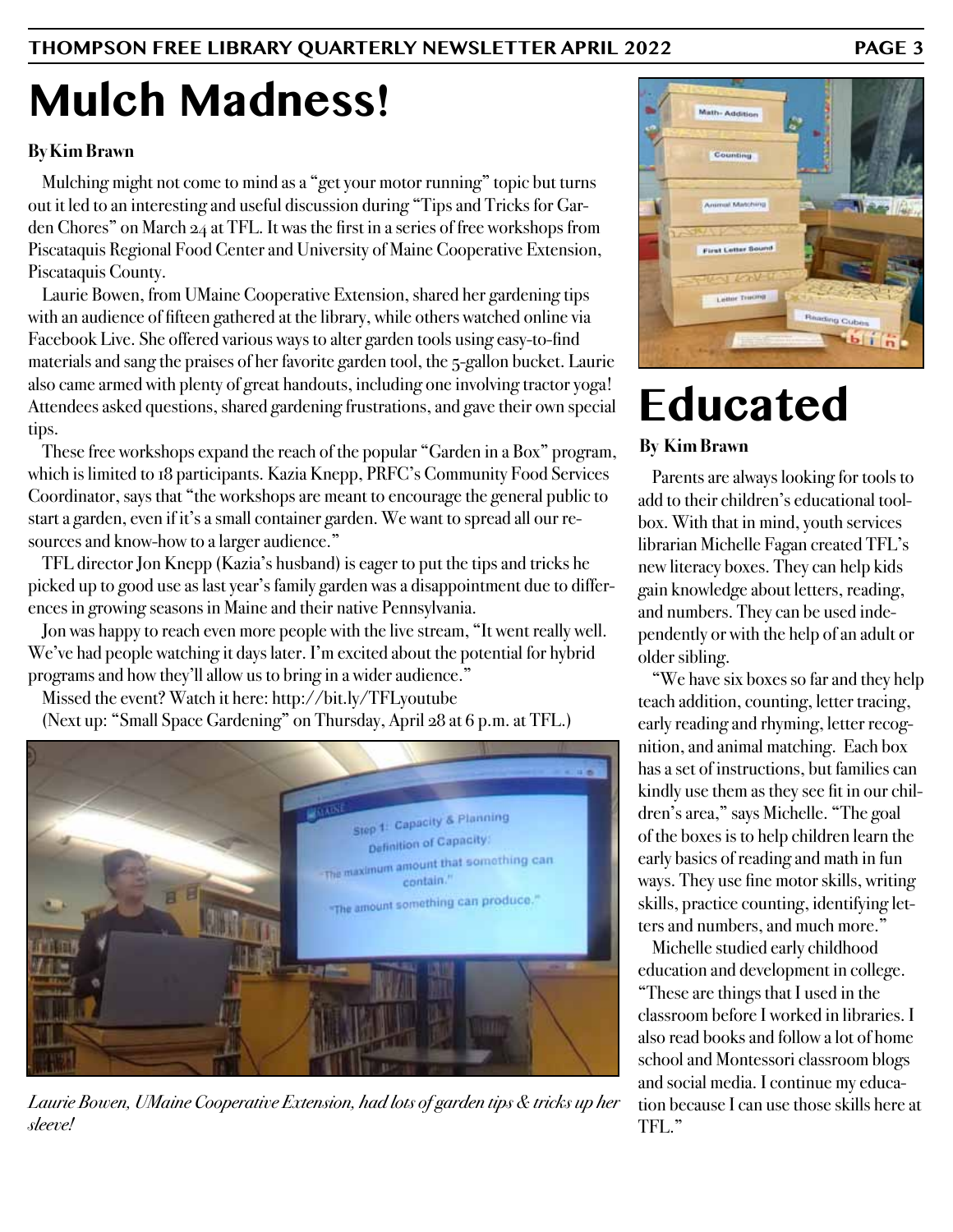# **Once Upon a Time in Mexico, Maine**

#### **By Jon Knepp**

Before I read Kerri Arsenault's *Mill Town* for last September's Book Group, I was skeptical because non-fiction typically bogs me down. Once I started reading, I found it to be quite the opposite. *Mill Town* reads like a work of fiction, even though it is not. Woven into an overarching narrative of environmental and economic ruin in Mexico, Maine are very human storylines of identity, belonging, family, our ties to one's hometown, and many others. This creates a very readable book that draws you in– very different from typical environmental writing. The book club's discussion was equally lively, enjoyable, and covered a lot of ground.

After discussing the book as a group, we felt we had only scratched the surface. I invited Kerri to visit the library virtually, which she graciously accepted on February 17th. Despite being days removed from hip surgery, Kerri read excerpts from the book and spoke on the themes and her personal journey with writing *Mill Town*.

Bobby Keniston, who attended the talk, stated what he enjoyed most about the discussion was "that Kerri Arsenault was very generous with her time and truly wanted people to engage in the discussion." He also agreed with me on Kerri's

### **Walk on the Wild Side**

Spring is the perfect time to get back to nature! And, thanks to the Maine Audubon Society, it's never been easier to get the whole family involved. Now you can check out these cool nature backpacks at TFL. The three themes are Plants, Birds, & Wildlife and each bag is filled with books, tools, information, and activity ideas. What a fun way to learn and explore! *—Kim Brawn*

ability to weave a non-fiction story, saying "what I like most about the book is the way it manages to combine elements of memoir to heighten Arsenault's sense of stakes in her pursuit of the truth. Like all great nonfiction, its prose and the way in which it tells its story is as engaging as any piece of fiction."

I enjoyed talking with Kerri, as did all those I heard from who attended. Though the book is set in the Mexico/

Rumford area and Kerri currently lives in Connecticut, there are motifs that could just as easily have been from Dover-Foxcroft or any of our lives. Copies of *Mill Town* are available at the library. To watch our *Mill Town* event, head to http://bit.ly/TFLyoutube and to find out what Kerri is up to, head to her website

https://www.kerri-arsenault.com/ or find her on Instagram: @kerriarsenault.



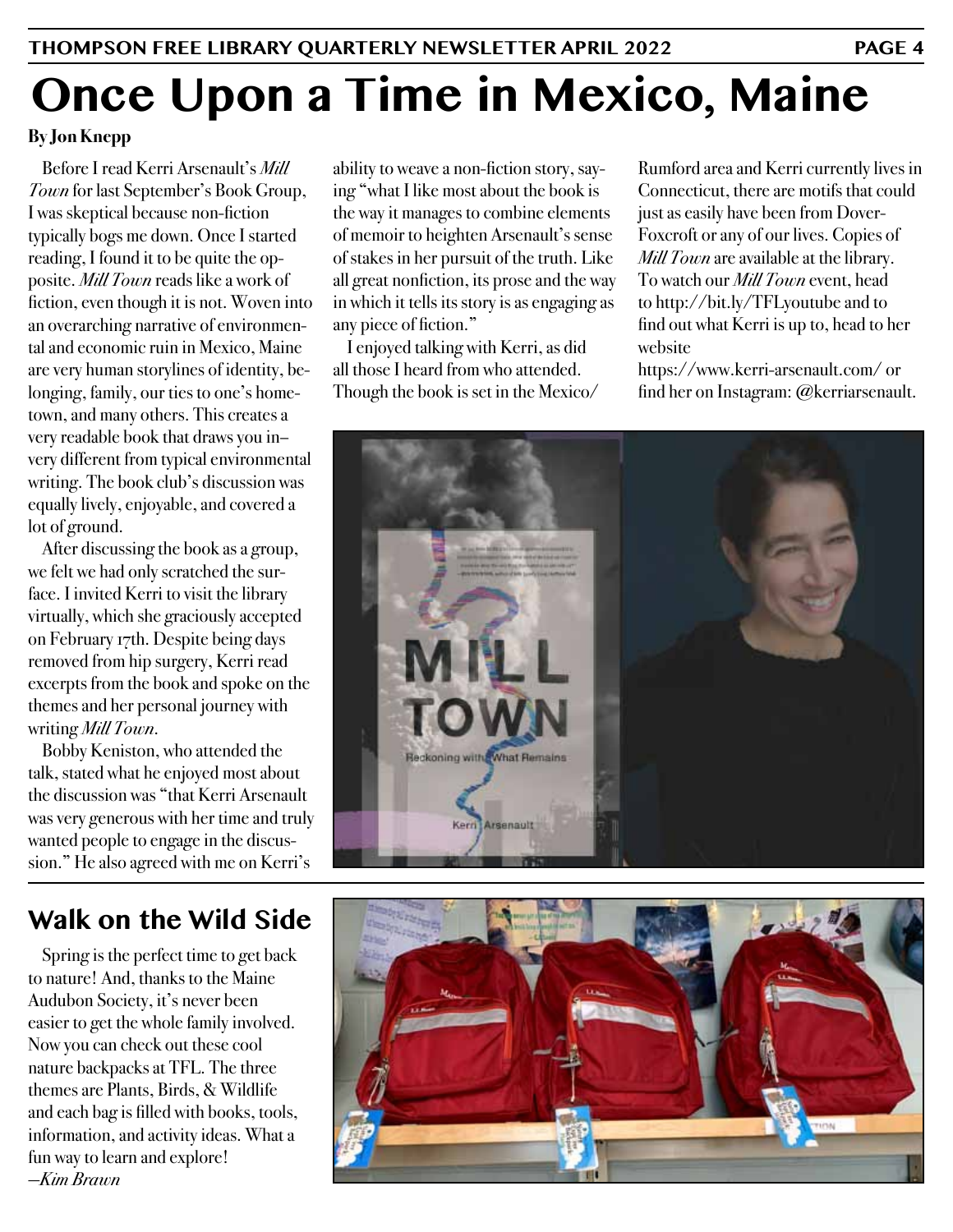#### **THOMPSON FREE LIBRARY QUARTERLY NEWSLETTER APRIL 2022 PAGE 5**



# **New Kids in Town**

#### **By Kim Brawn**

While Pokémon Club and STEAM Time are the brainchildren of youth services librarian Michelle Fagan, it was TFL staffer Shannen Rhoda who stepped in to host and coordinate the first couple of sessions. So far, they've drawn (a handful to a dozen) eager elementary and middle schoolers, plus parents.

Shannen gave me the scoop on the Pokémon proceedings, "They patiently corrected my pronunciation of the characters until I got it right. Although no card trading takes place, they shared their Pokémon card collections, drew their favorite characters, played Pokémon BINGO, and explored the library's Pokémon book collection." (As a Trekkie, I do understand this level of fandom and fun obsession.)

While the club has its laser focus, STEAM Time was imagined as free time to explore, when kids of all ages could drop in and craft, experiment, build with LEGOS, play games, and glean inspiration from the supplies on the STEAM



cart. So far, kids have used puzzles, built pirate ships (which they were thrilled to see actually could float in the sink!), designed suits of armor, and investigated the robots and circuit science kits.

These two recurring programs are off to a promising start, and I think we can all agree with Shannen's assessment: "It's wonderful to have the sound of kids having fun together in the library!"

Pokémon Club is held on the 2nd and 4th Wednesday of the month from 3:30- 4:30 p.m. STEAM Time is 3:30-4:30 p.m. on Thursdays.





#### **TFL Gets a Glow Up!**

*The library looks good for 125 years old, but that requires a lot of work. Thanks to Mark Price (who also took this photo) and At Home for their work on the windows and floors respectively!*